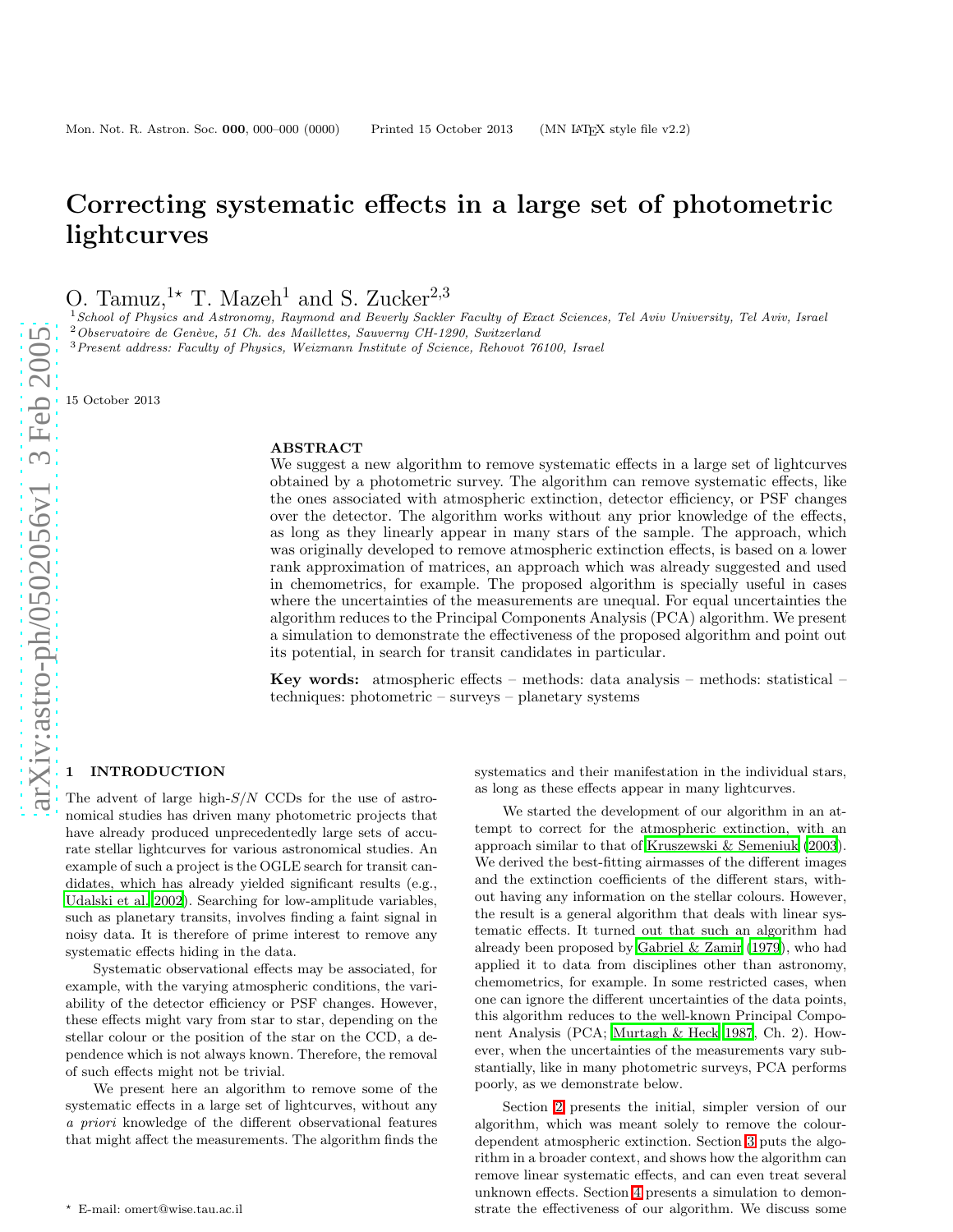of the algorithm properties and potential developments in Section [5.](#page-2-1)

#### <span id="page-1-0"></span>2 CORRECTION FOR ATMOSPHERIC **EXTINCTION**

The colour-dependent atmospheric extinction is an obvious observational effect that contaminates ground-based photometric measurements. This effect depends on the stellar colours, which are not always completely known. This is specially true for photometric surveys when only one filter is used and no explicit colour information is available. This section describes how we find the best stellar extinction coefficients to account for the atmospheric absorption, together with the most suitable airmasses assigned for each image.

Consider a set of  $N$  lightcurves, each of which consists of M measurements. We define the residual of each observation,  $r_{ij}$ , to be the average-subtracted stellar magnitude, i.e., the stellar magnitude after subtracting the average magnitude of the individual star.

Let  $\{a_j; j = 1, ..., M\}$  be the airmass at which the j-th image was observed. We can then define the effective extinction coefficient  $c_i$  of star  $i$  to be the slope of the best linear fit for the residuals of this star  $-$  { $r_{ij}$ ;  $j = 1, ..., M$ } as a function of the corresponding airmasses –  $\{a_i : j =$ 1, ..., M}. We aim to remove the product  $c_i a_j$  from each  $r_{ij}$ . In fact, we search for the best  $c_i$  that minimizes the expression

$$
S_i^2 = \sum_j \frac{\left(r_{ij} - c_i a_j\right)^2}{\sigma_{ij}^2} \tag{1}
$$

where  $\sigma_{ij}$  is the uncertainty of the measurement of star i in the image  $i$ .

Assuming the airmasses are known, a simple differentiation and equating to zero yields an estimate for the extinction coefficient:

$$
c_i = \frac{\sum_j \frac{r_{ij} a_j}{\sigma_{ij}^2}}{\sum_j \frac{a_j^2}{\sigma_{ij}^2}} \tag{2}
$$

Note that the derivation of each  $c_i$  is independent of all the other  $c_i$ 's, but does depend on all the  $\{a_i\}$ .

The problem can now be turned around. Since atmospheric extinction might depend not only on the airmass but also on weather conditions, we can ask ourselves what is the most suitable "airmass" of each image, given the known coefficient of every star. Thus we can look for the  $a_i$  that minimizes

$$
S_j^2 = \sum_i \frac{\left(r_{ij} - c_i a_j\right)^2}{\sigma_{ij}^2} \tag{3}
$$

given the previously calculated set of  $\{c_i\}$ . The value of the effective 'airmass' is then:

$$
a_j^{(1)} = \frac{\sum_i \frac{r_{ij}c_i}{\sigma_{ij}^2}}{\sum_i \frac{c_j^2}{\sigma_{ij}^2}} \tag{4}
$$

We can now recalculate the best-fitting coefficients,  $c_i^{(1)}$ , and continue iteratively. We thus have an iterative process which in essence searches for the two sets –  $\{\bar{c}_i\}$  and  $\{\bar{a}_j\}$ , that best account for the atmospheric extinction.

We performed many simulations that have shown that this iterative process converged to the same  $\{\bar{a}_i\}$  and  $\{\bar{c}_i\}$ , no matter what initial values were used. Therefore, we suggest that the proposed algorithm can find the most suitable airmass of each image and the extinction coefficient of each star. As the next section shows, these airmasses and coefficients may have no relation to actual airmass and colour.

### <span id="page-1-1"></span>3 GENERALIZATION

The algorithm presented in the previous section is in fact a search to find the best two sets of  $\{c_i : i = 1, N\}$  and  ${a_i ; j = 1, M}$  that minimize the global expression

$$
S^{2} = \sum_{ij} \frac{(r_{ij} - c_{i}a_{j})^{2}}{\sigma_{ij}^{2}} .
$$
 (5)

Therefore, although the alternating 'criss-cross' iteration process [\(Gabriel & Zamir 1979\)](#page-5-2) started with the actual airmasses of the different images, the values of the final set of parameters  $\{\bar{a}_i\}$  and  $\{\bar{c}_i\}$  are not necessarily related to the true airmass and extinction coefficient. They are merely the variables by which the global sum of residuals,  $S^2$ , varies linearly most significantly. They could represent any strong systematic effect that might be associated, for example, with time, temperature or position on the CCD. This algorithm finds the systematic effect as long as the global minimum of  $S^2$  is achieved.

Now, suppose the data includes a few different systematic effects, with different  ${c_i}$  and  ${a_j}$ . We can easily generalize the algorithm to treat such a case. To do that we denote by  $\{^{(1)}\bar{c}_i\}$  and  $\{^{(1)}\bar{a}_j\}$  the first set of parameters found in the data. We then remove this effect and denote the new residuals by

$$
^{(1)}r_{ij} = r_{ij} - {}^{(1)}\bar{c}_i {}^{(1)}\bar{a}_j . \qquad (6)
$$

We can then proceed and search for the next linear effect, hidden in  $\{^{(1)}r_{ij}\}$ . We use the same procedure to find now the <sup>(2)</sup> $c_i$  and <sup>(2)</sup> $a_j$  that minimize

$$
^{(1)}S^2 = \sum_{ij} \frac{\left(^{(1)}r_{ij} - {}^{(2)}c_i \, {}^{(2)}a_j\right)^2}{\sigma_{ij}^2} \quad . \tag{7}
$$

This process can be applied repeatedly, until it finds no significant linear effects in the residuals. The algorithm finds any linear systematic effect that can be presented as  $c_i a_j$  for the  $i$ -th measurement of the  $i$ -th star.

After developing our algorithm we found that such an approach had already been proposed by [Gabriel & Zamir](#page-5-2) [\(1979](#page-5-2)) as a lower-rank approximation to data matrices. They applied the algorithm to data from other disciplines, like climate statistics and chemometrics, and discussed its convergence properties. Very similar algorithms were developed and applied for signal and image processing (e.g., [Lu et al.](#page-5-4) [1997](#page-5-4)). If all measurements have the same uncertainties, the algorithm will reduce to the conventional PCA that can be applied through the SVD technique [\(Press et al. 1992,](#page-5-5) Ch.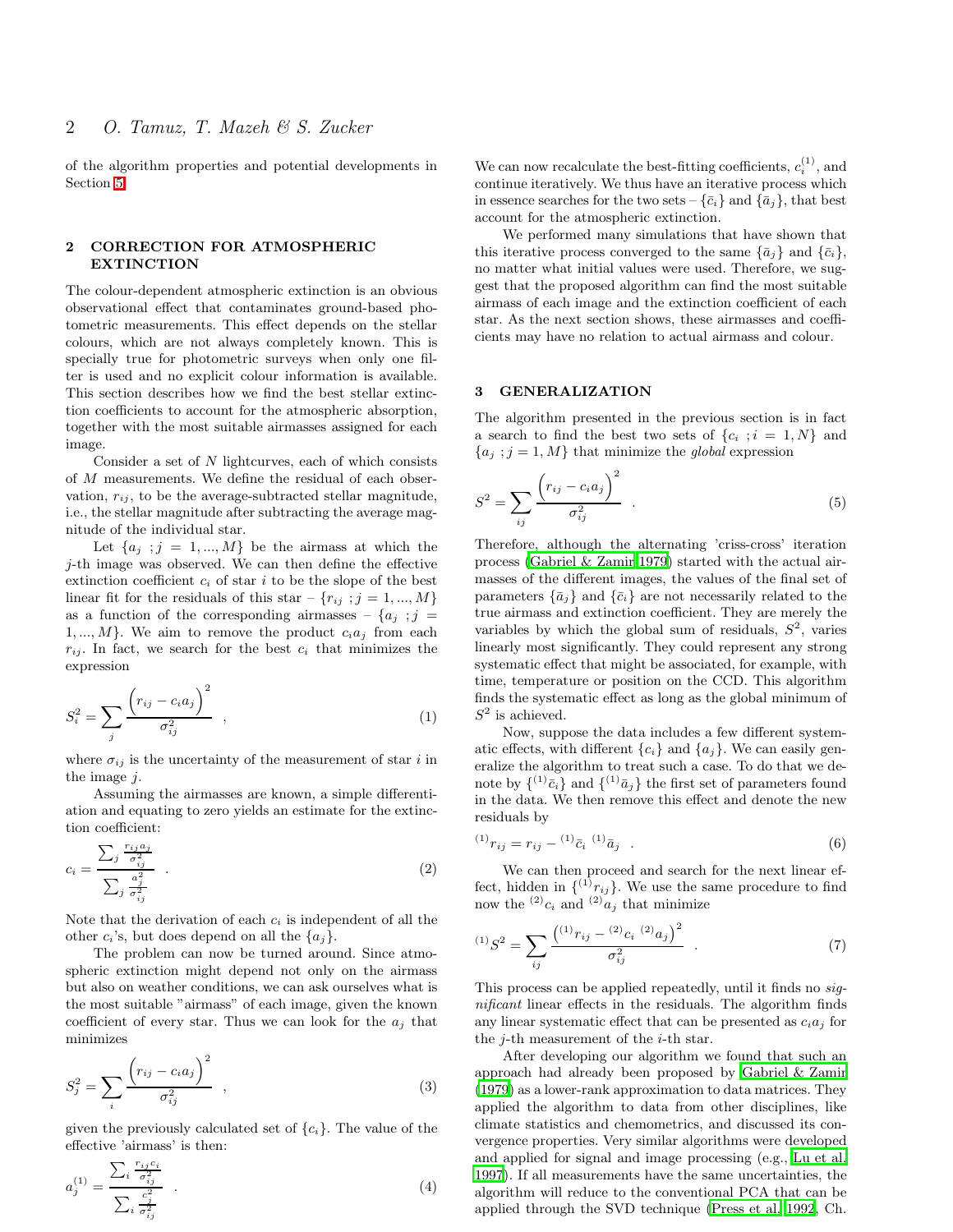2). However, when the uncertainties of the measurements are substantially different, PCA becomes less effective at finding and removing systematic effects. This can lead to removal of true variability, and can leave some actual systematic effects in the data.

#### <span id="page-2-0"></span>4 SIMULATION

To demonstrate the power of the algorithm we present here one out of the many simulations we ran. In this specific example we simulated lightcurves of 3000 stars in 1000 images. All stars were set to have constant magnitudes with normally distributed noise of various amplitudes. We added three systematic effects that depended on airmass, the CCD position and lunar phase. Finally, we added transit-like lightcurves to three stars.

To simulate a realistic set of lightcurves, we assigned different noise levels to different stars, as if we had bright (high  $S/N$ ) and faint (low  $S/N$ ) objects. The r.m.s. ranges between 0.01 and 1 mag, with an average value of 0.3 mag. We assigned to each measurement an uncertainty which depended on the stellar standard deviation. To avoid an unrealistic case where all measurements of a star have the same uncertainty, we randomly varied the uncertainty of each measurement by 10 percent of the stellar r.m.s.

We selected three light curves with 0.01 mag r.m.s and added to them planetary transit-like signals. The transit periods were 2.7183, 3.1415 and 1.4142 days, with depths of 15, 20 and 25 mmag, respectively.

We added three systematic effects that depended on airmass (linear and quadratic effects), on the CCD X-position and on the lunar phase. Thus,

 $r_{ij} = c_i(am)_j + d_i(am)_j^2 + x_ib_j + f_i \sin(\omega_{lunar}t_j) + Poisson\ noise\ [+Transit]\ (8)$ where:

• The observation times  $\{t_j\}$  were set to the times of the first 1000 images of the OGLE Carina field survey, available from the OGLE website<sup>1</sup>.

• The airmasses  $\{(am)_j\}$  were calculated using these times and the OGLE Carina survey parameters.

• The positions on the CCD  $\{x_i\}$  were randomly drawn from a uniform distribution, between 0 and 2047.

• The coefficients  $\{c_i\}$   $\{d_i\}$ ,  $\{b_j\}$  and  $\{f_i\}$  were randomly drawn from normal distributions of zero mean. The standard deviations of these distributions were chosen so that the four systematic effects produced r.m.s. variability of 0.06, 0.04, 0.01 and 0.008, respectively.

We applied our algorithm to the simulated artificial survey four successive times, to eliminate four different linear effects (see section [5](#page-2-1) for a discussion of the number of effects to subtract). For comparison, we applied the PCA subtraction to the same data set the same number of times.

The efficacy of the algorithm is demonstrated in two figures. Fig. [1](#page-3-0) presents randomly selected 2000 measurements, before and after the two algorithms were applied. Panel (A) shows the difference between the magnitudes before and after the systematic effects were added. This difference, which is actually the exact amount added by the systematic effects, is plotted as a function of the r.m.s. of each star. We see that the typical systematic error is about 0.1–0.2 mag. For the "faint" stars, with r.m.s. of about  $0.4-0.7$  mag, the systematic error is relatively small. However, for the "bright" stars in the sample, with inherent r.m.s. smaller than, say, 0.05 mag, the additional systematic error is relatively large. This added noise can seriously hamper the ability to detect small effects like planetary transits.

Panel (B) shows the systematic effects left after PCA was applied four times, again as a function of the stellar r.m.s. Had PCA worked perfectly, all differences would have been nullified, and all points in the diagram would have been concentrated on the horizontal line that goes through zero. We can see that PCA managed to correct all the systematic effects larger than 0.05 mag, but failed to perform for smaller systematic errors.

Panel (C) of Fig. [1](#page-3-0) presents the same 2000 measurements, this time after applying our algorithm four times. We see that the ability of the algorithm to remove the systematic error depends strongly on the stellar inherent r.m.s. The algorithm performs substantially better when the stellar r.m.s. is small. For those stars, the advantage of our algorithm over the PCA approach seems clear. In fact, all natural candidates for transit detection are exactly those stars.

The ability to detect transits is depicted in Fig. [2,](#page-4-0) where we focus on the three stars with simulated transits. Each column presents the stellar folded lightcurve before and after the successive iterations were applied. The data were folded with the transit period, and were plotted around the mid-transit phase. While initially the systematic errors completely masked the transits, the three of them gradually surfaced as more iterations were applied.

#### <span id="page-2-1"></span>5 DISCUSSION

The proposed algorithm reduces to the PCA approach for the case of equal uncertainties. It is therefore suggestive to explore the features of our algorithm by analogy with the corresponding features of PCA.

In case of equal uncertainties the vectors  $\{a_j\; ; j =$  $1, ..., M$  are the eigenvectors of the covariance matrix  $R^{T}R$ , where R is the measurement matrix  $\{r_{ij}$ ;  $i = 1, ..., N, j =$ 1, ..., M }. Since  $R^{T}R$  is symmetric,  $\{a_j : j = 1, ...M\}$  constitute an orthogonal set of vectors. The first few  $a_j$ 's are therefore an orthogonal base that spans the vector subspace of the significant systematic effects. Thus, it may very well happen that the strongest effect PCA derives is a *linear com*bination of some effects we know from prior physical insight, like a certain combination of the airmass and the X position on the CCD chip. Conversely, it may so happen that two effects about which we have some insight, such as the Y position and the lunar phase, span a vector subspace which includes much of the power of a third effect, say the airmass. In this case, PCA derives only two significant effects, contrary to our prior intuition.

We suggest that our algorithm exhibits similar behaviour. It is true that in the general case of unequal uncertainties the orthogonality of the  $\{a_j\}$  is not guaranteed, but the same qualitative behaviour probably persists.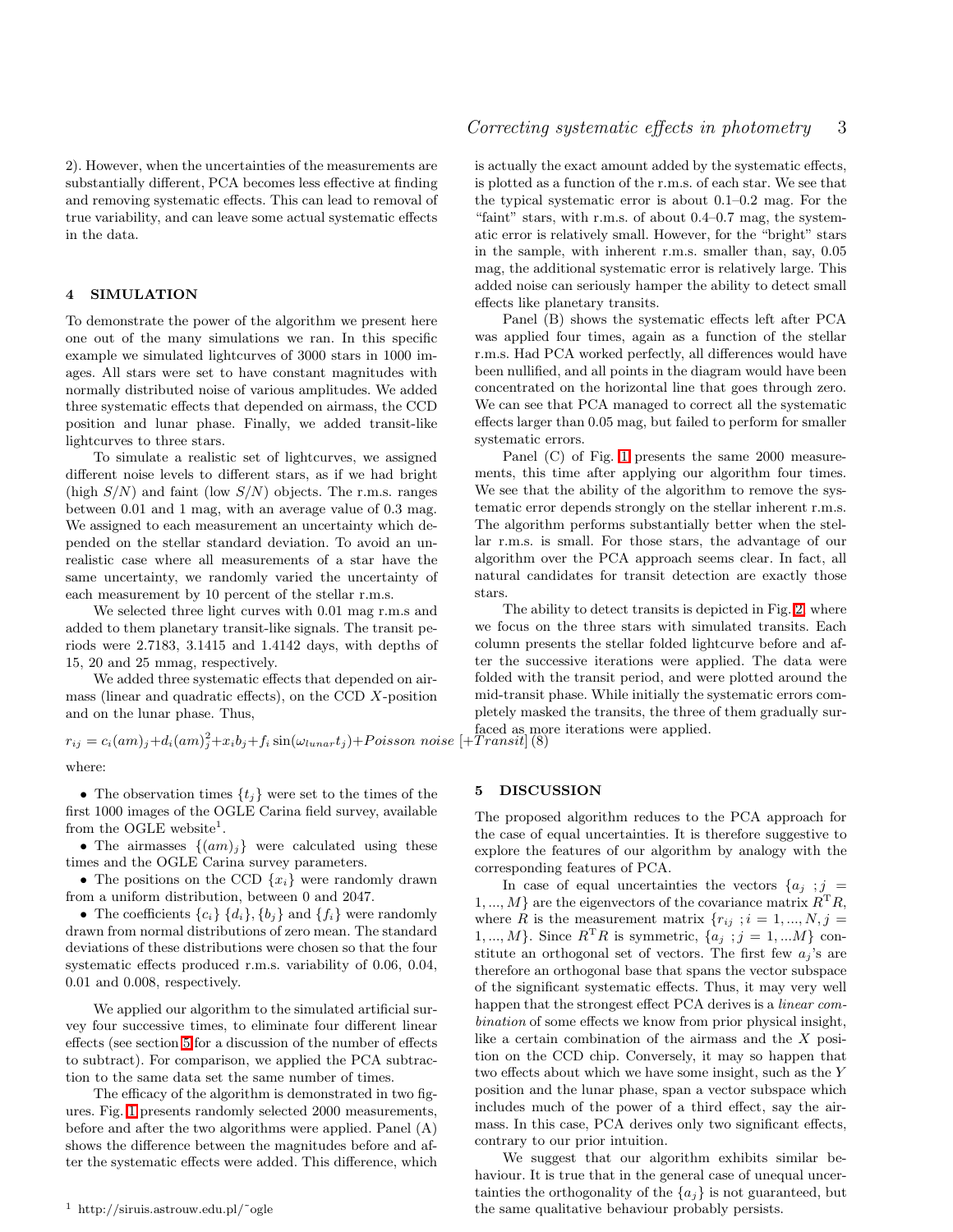

<span id="page-3-0"></span>Figure 1. The differences between the derived measurements and their original values (without the systematic effects). Panel (a) presents the measurements before any correction was applied, (b) after applying PCA (c) and after applying the proposed algorithm (c). Data is plotted as a function of the stellar r.m.s. 2000 randomly chosen measurements are plotted.

The recent large photometric surveys and the planned photometric space missions (e.g., CoRoT, Kepler) will face not only the problem of systematic effects, but also the problem of long-term stellar variability. It turns out that the proposed solution can potentially remove some of this variability. In this case, the various  $\{a_i\}$  would assume the values of some function,  $f$ , of the timing of the j-th image:  $a_j = f(t_j)$ . For equal uncertainties, the space of possible time variability can be spanned by an orthogonal basis of functions (e.g., trigonometric functions in the case of evenly spaced time sampling). From the PCA point of view, these basis functions, (like  $\{^{(k)}a_j = \cos(\omega_{(k)}t_j) ; k = k_1, k_2 \ldots \}$ ) can be thought of as systematic effects. The contribution of each basis function to the individual stars is reflected through the stellar coefficients,  ${}^{(k)}c_i$ . Removing those effects amounts to removing part of the power of the long-term variability. Once again, the general case probably shows similar behaviour.

In general, the main use of PCA has been to reduce the dimensionality of the data by finding only the significant factors. Thus, an important question in PCA [\(Murtagh & Heck](#page-5-3) [1987](#page-5-3), ch. 2) is the number of significant factors to retain. In PCA, it is easy to solve for the complete set of effects (all eigenvectors of the covariance matrix), and then decide about the significant factors. In the general case of unequal uncertainties, we can proceed in two alternative ways. One way is to solve simultaneously for an assumed number of effects. The other alternative is to solve for the effects in sequential stages. In each stage we subtract the effects found in previous stages before solving for a new effect. The two alternatives are equivalent in the PCA case (equal uncertainties), but in the general case they lead to different solutions. Moreover, subtracting the effect in each stage opens up the possibility of subtracting the effect not globally, but only from the stars which are most affected by it. We plan to further explore these issues in order to gain more insight into the features of the solution.

We are currently applying the algorithm presented here to parts of the OGLE III data set. We have already found a few intriguing new planetary transit candidates, and we are still evaluating the statistical significance of these findings. It would be of great interest to apply our algorithm to space mission data, like HST photometry, to find out how large the systematic effects hidden in the data are. As we have demonstrated, the advantages of our algorithm are most pronounced in a data set of high  $S/N$  measurements with substantially varying uncertainties. Data from space missions exactly fit this description.

## ACKNOWLEDGMENTS

This work was supported by the Israeli Science Foundation through grant no. 03/233. S.Z. wishes to acknowledge support by the European RTN "The Origin of Planetary Systems" (PLANETS, contract number HPRN-CT-2002- 00308) in the form of a fellowship.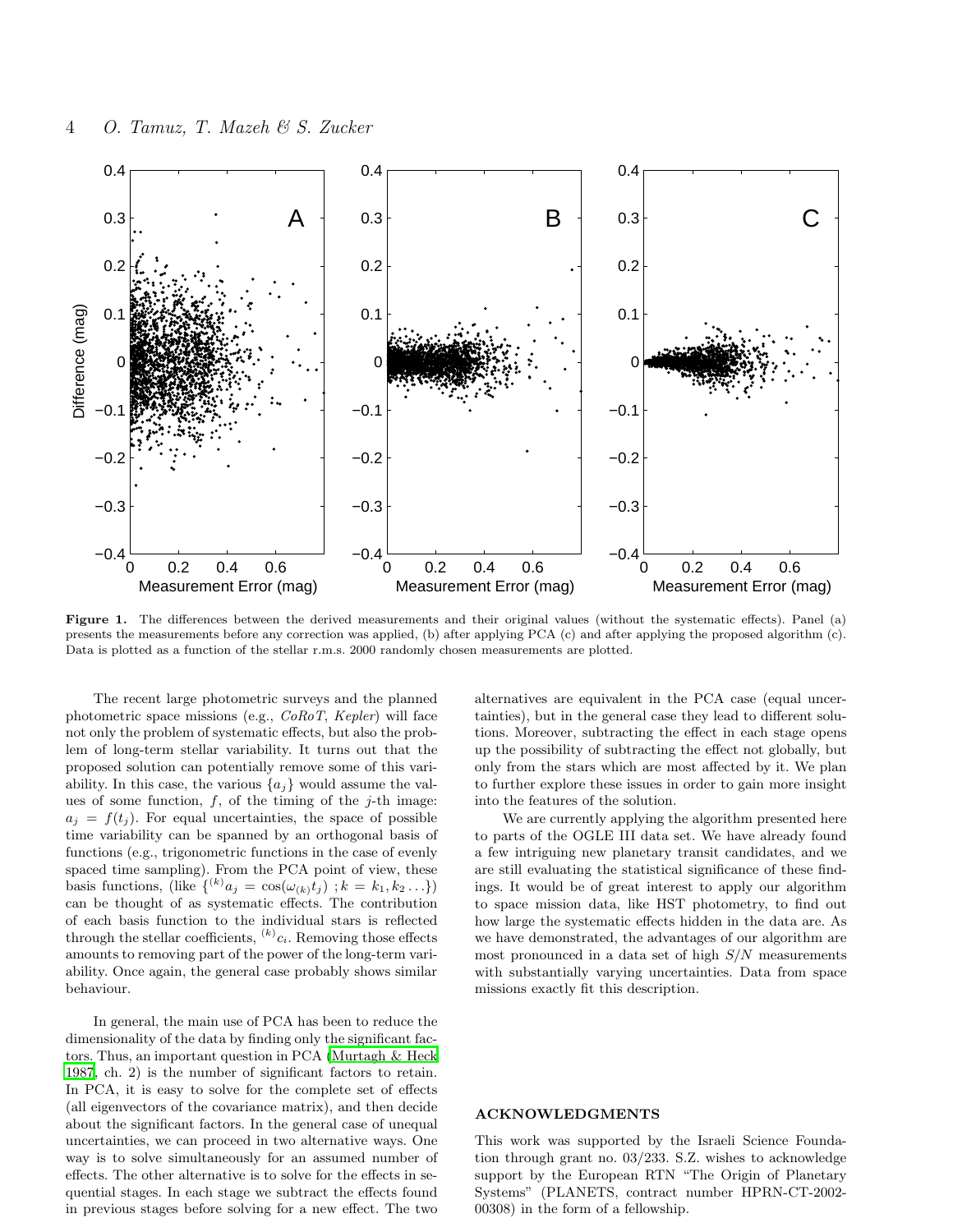

<span id="page-4-0"></span>Figure 2. Folded lightcurves of the three transits planted in the data before and after the few first iterations. Each column depicts the lightcurves of one transit. The top row shows the data uncorrected, while the following rows show it after successive applications of the algorithm. The lightcurves are folded on the transit periods and show the points which lay within 0.1 phases of the middle of the transit.